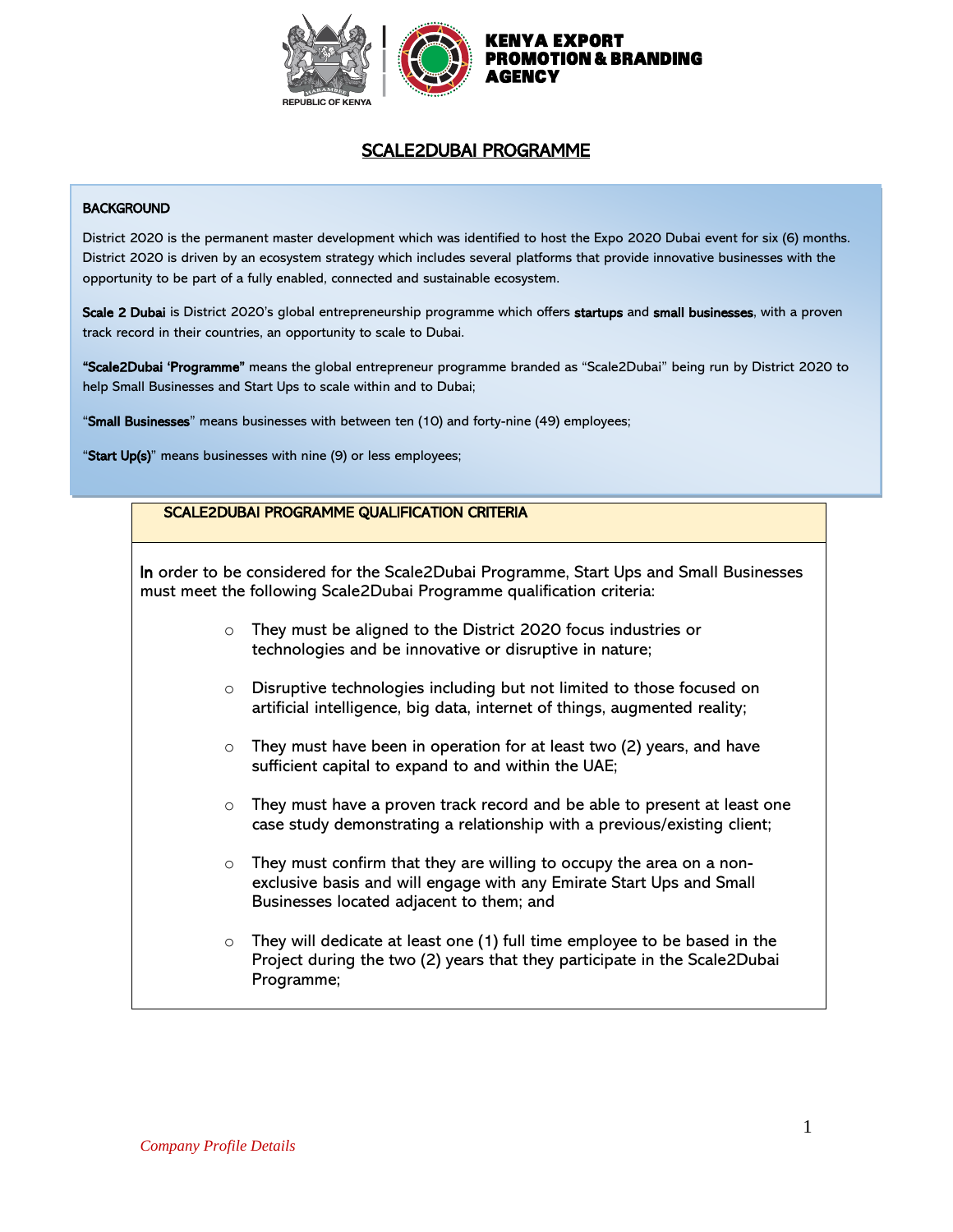

## ENTERPRISE CONTACTS

Company Name:

L

Location (Town)

Name of Contact Person:

Position in the Company:

Tel/Cell Phone Number:

Email Address:

Fax:

Website:

**High-resolution digital photo (in tiff, eps, or jpeg format in at least 300dpi) of Company Contact Person or Representative taken on a white background**

## INNOVATION ECOSYSTEM (Tick District 2020's key industries and Technologies Your Business is involved in),

#### **INDUSTRIES**

| <b>Smart logistics</b>               |  |
|--------------------------------------|--|
| <b>Smart mobility</b>                |  |
| <b>Smart cities</b>                  |  |
| Digital healthcare                   |  |
| <b>TECHNOLOGY</b>                    |  |
| Internet of things                   |  |
| <b>Big Data</b>                      |  |
| <b>Block chain</b>                   |  |
| Artificial intelligence              |  |
| <b>ENABLERS</b>                      |  |
| <b>Accelerators &amp; Incubators</b> |  |
| Co-working spaces                    |  |
| <b>Research &amp; Education</b>      |  |

**Venture Capital**